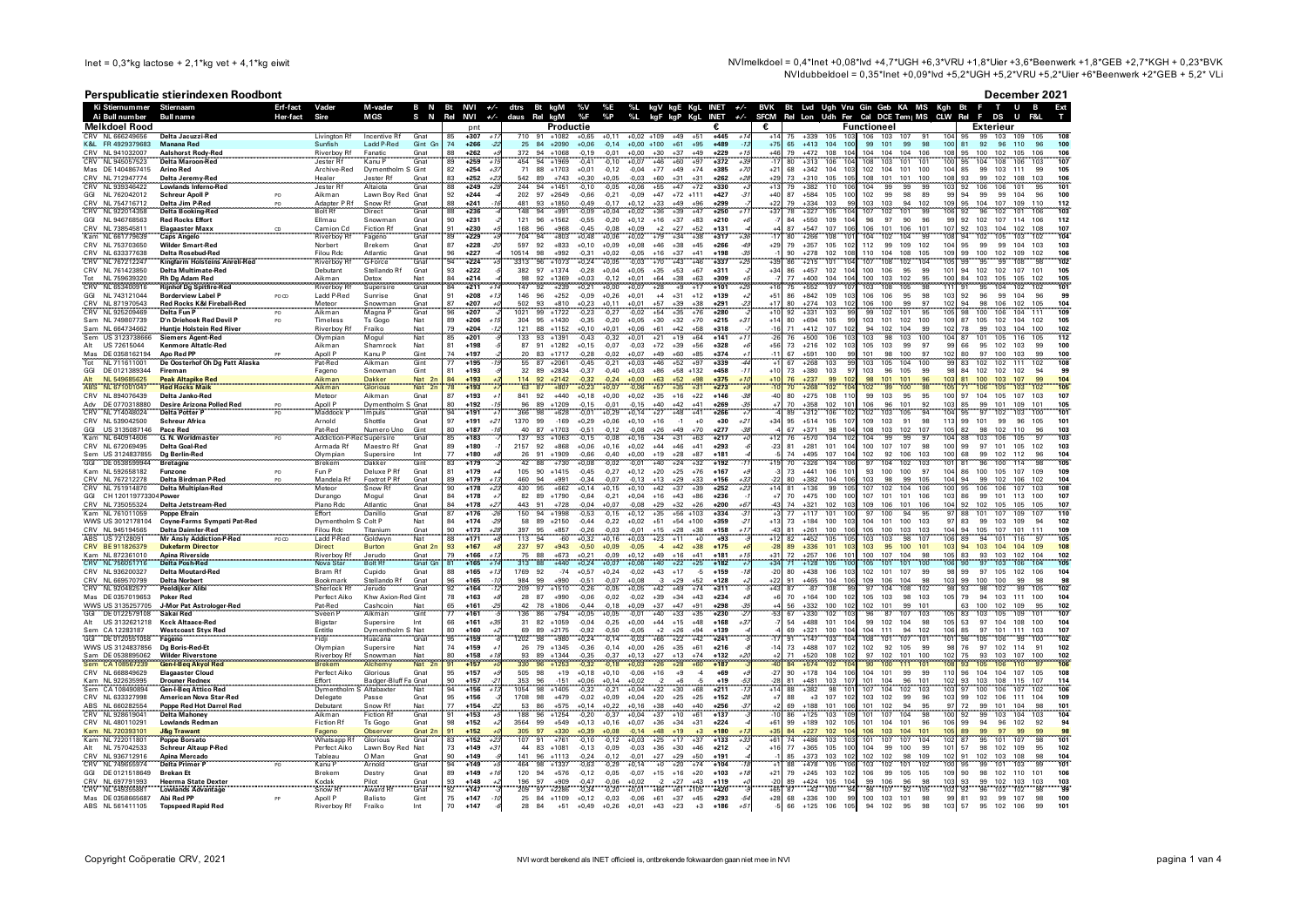NVImelkdoel = 0,4\*lnet +0,08\*lvd +4,7\*UGH +6,3\*VRU +1,8\*Uier +3,6\*Beenwerk +1,8\*GEB +2,7\*KGH + 0,23\*BVK NVIdubbeldoel = 0,35\*lnet +0,09\*lvd +5,2\*UGH +5,2\*VRU +5,2\*Uler +6\*Beenwerk +2\*GEB + 5,2\* VLi

## Perspublicatie stierindexen Roodbont

December 2021

|            |                                      | $\epsilon$ . Spublication stic intervent hold both       |                 |                           |                                          |                           |                              |       |               |                                                   |                    |                    |                                      |                                  |                          |         |                 |                                         |                                      |                              |                |                                                  |                             |                      | DEGENDEL EVE<br>ш |                               |
|------------|--------------------------------------|----------------------------------------------------------|-----------------|---------------------------|------------------------------------------|---------------------------|------------------------------|-------|---------------|---------------------------------------------------|--------------------|--------------------|--------------------------------------|----------------------------------|--------------------------|---------|-----------------|-----------------------------------------|--------------------------------------|------------------------------|----------------|--------------------------------------------------|-----------------------------|----------------------|-------------------|-------------------------------|
|            | Ki Stiernummer                       | Stiernaam                                                | Erf-fact        | Vader                     | M-vader                                  | B N                       | Bt NVI $+/-$                 |       | dtrs Bt kgM   |                                                   | %V                 | %Е                 | %L<br>$\frac{1}{2}$                  | kgV kgE KgL INET +/-             |                          |         |                 | BVK Bt Lvd Ugh Vru Gin Geb KA MS Kgh Bt |                                      |                              |                |                                                  |                             |                      | B                 | Ext                           |
|            | Ai Bull number                       | <b>Bull name</b>                                         | <b>Her-fact</b> | Sire                      | S<br><b>MGS</b>                          | N                         | Rel<br><b>NVI</b>            | $+/-$ | daus<br>Rel   | kaM                                               | %F                 | $\%P$              |                                      |                                  | <b>INET</b>              | $+/-$   | <b>SFCM</b>     | Rel Lon                                 |                                      | Udh Fer Cal DCE Tem   MS CLW |                |                                                  | Rel<br>F                    | DS                   | U                 |                               |
|            | <b>Melkdoel Rood</b>                 |                                                          |                 |                           |                                          |                           | pnt                          |       |               | Productie                                         |                    |                    |                                      |                                  | €                        |         | €               |                                         |                                      | Functioneel                  |                |                                                  |                             | Exterieur            |                   |                               |
|            | WWS US 694059<br>Kam NL 620209203    | Tiger-Lily Ladd P-Red                                    | BR PO CD        | Destry<br>Fun P           | Lawn Boy Red Nat<br>Atlantic             | Gnat                      | 96<br>$+147$<br>84<br>$+147$ |       | 456<br>111 92 | $+355$<br>$+103$                                  | $+0,10$            | $+0,06$            | $+0.10$<br>$+24$<br>$-0.14$<br>$+38$ | $+18$<br>$+25$                   | $+132$<br>$-7$<br>$+98$  |         | $-33$           | 94<br>$+465$<br>$+338$                  | 101                                  | 103<br>101<br>97             | 100<br>101 102 | 93<br>10f                                        | 87<br>102                   | 104<br>98<br>106     | 112<br>107        | 108                           |
|            | CRV NL 875886770                     | <b>Velder Bitcoin</b><br>Delta Mercator-Red              |                 |                           |                                          | Gnat                      | 93<br>$+146$                 | $+1$  | 438           | 97<br>$+539$                                      | $+0.40$<br>$-0,17$ | $+0.02$<br>$+0,04$ | $-0.13$<br>$\pm$ 9                   | $+5$<br>$+23$<br>$+13$           | $+117$                   |         |                 | 75<br>86<br>$+233$                      | 10!<br>105<br>102                    | 100<br>103                   | 91             | 97<br>105                                        | 95<br>100                   | 100                  | 107               | 109<br>105                    |
|            | CRV NL 922314070                     | <b>De Vrendt Passie</b>                                  |                 | Megamix<br>Passe          | Jego<br>Lawn Bo                          | Gnat                      | 92<br>$+143$                 |       | 194           | 97<br>$+881$                                      | $-0,06$            | $+0,05$            | $+34$<br>$+0,15$                     | $+36$                            | $+54$<br>$+235$          |         |                 | 88<br>$+396$                            | 103                                  | 101<br>100                   | 101            | 100<br>99                                        | 92                          | 95<br>90             | 102               | 102                           |
|            | Kam NL 636215898                     | <b>Uenk Red Carna</b>                                    |                 | Carnival                  | Kodak                                    | Gnat Gr                   | 79<br>$+143$                 |       | 119           | 87<br>$+604$                                      | $+0.18$            | $+0,13$            | $-0,04$<br>$+43$                     | $+33$<br>$+24$                   | $+233$                   |         |                 | 70<br>$+235$                            | 103<br>10 <sup>1</sup>               | 100                          | 101 104        | 101<br>101                                       | 83<br>105                   | 107                  | 107               | 99                            |
|            | WWS US 69331742                      | <b>April-Dav Valentine-Red</b>                           |                 | Lion King                 | Shottle<br>Int                           |                           | $+142$<br>81                 |       | 28            | 89<br>$+1779$                                     | $-0,52$            | $-0,28$            | $+0,00$<br>$+28$                     | $+36$<br>$+81$                   | $+231$                   |         | $+45$           | $+430$                                  | 104<br>98                            | 105<br>102                   | 102            | 100<br>99                                        | 77                          | 98<br>100            | 102               | 97<br>99                      |
|            | NL 721645003                         | Delta Jetski-Red                                         |                 | Riverboy                  | Atlantic                                 | Gnat                      | $+141$                       |       | 441           | 92<br>$+1032$                                     | $+0.05$            | $+0.0$             | 0.05                                 | $+42$                            | $+276$                   |         | 97              | 75<br>77<br>$+12$                       | 103                                  | 103                          |                |                                                  |                             | 106                  |                   | 102                           |
|            | CRV NL 727986876                     | Delta Loader-Red                                         |                 | Romano                    | Maddock P                                | Gnat                      | 88<br>$+141$                 | $+25$ | 538 93        | $-210$                                            | $+0,41$            | $+0,27$            | $+0,01$<br>$+23$                     | $+14$                            | $-9$<br>$+103$           | $+6$    | $-47$           | 79<br>$+72$ 102                         | 104                                  | 102<br>100                   | 106            | 106<br>89                                        | 102<br>95                   | 107                  | 112               | 108<br>112                    |
|            | CRV NL 887009822                     | <b>Delta Ramses P-Red</b>                                |                 | Riant Cd                  | Maddock P                                | Gnat                      | $+139$                       |       | 415           | 96<br>$+946$                                      | $-0,33$            |                    |                                      | $+45$<br>$+47$                   | $+224$                   |         |                 | $+274$                                  | 104<br>10:                           | 105                          | 103            | 103<br>105                                       | 94<br>101                   | 103                  | 103               |                               |
|            | <b>WWS US 72353457</b>               | <b>Ri-Val-Re Rager-Red</b>                               |                 | Pine-Tree                 | Observer                                 | Nat                       | $+136$<br>89                 |       | 413           | 94<br>$+1307$                                     | 0.17               | $-0.14$            | 0.08<br>$+42$                        | $+34$<br>$+52$                   | $+243$                   |         |                 | $+213$                                  | 101<br>10 <sup>1</sup>               | 100<br>101                   | 95             | 104                                              | 92                          | 103<br>102           | 105               | 102                           |
|            | CRV NL 745296933                     | <b>Delta Picture</b>                                     |                 | Kodak                     | Roppa                                    | Gnat                      | 91<br>$+136$                 |       | 156           | 96<br>$+1311$                                     | $-0.42$            | $-0.11$            | $+0.07$<br>$+19$                     | $+37$<br>$+66$                   | $+211$                   |         | $+50$           | 87<br>$+259$                            | 100<br>10:                           | 102<br>103                   | 103            | 95<br>10                                         | 91                          | 93<br>99             | 101               | 98                            |
|            | CRV NI 917455807                     | Delta Innerfire-Red                                      |                 | <b>Ironic Rf</b>          | Stellando Rf                             | Gnat                      | $+136$<br>93                 |       | 492<br>268    | 97<br>$+576$                                      | $+0.07$            | $-0.04$            | $+0.00$<br>$+32$                     | $+17$<br>$+26$                   | $+145$                   | +5.     | $+29$           | 85<br>$+291$                            | 104<br>102<br>99                     | 106<br>100<br>97             | 102            | 95<br>97<br>$10^{1}$                             | 100<br>95<br>R <sub>0</sub> | 100                  | 106               | 104<br>105<br><b>QS</b>       |
|            | Kam NL 943358626<br>Kam NJ 939623680 | <b>Bermudas</b><br><b>Kik Topfit</b>                     |                 | Leonidas<br>Leonidas      | Award Rf<br>Award Rf                     | Gnat<br>Gnat              | $+135$<br>85<br>84<br>$+135$ |       | 198           | 92<br>$+1237$<br>91<br>$+365$                     | $-0,09$<br>$+0.43$ | $+0,00$            | $-0,01$<br>$+47$<br>$-0.08$<br>$+53$ | $+44$<br>$+55$<br>$+30$<br>$+10$ | $+296$<br>$+237$         |         | $+57$<br>$+13$  | $+246$<br>77<br>$+203$                  | 103<br>100                           | 97<br>101<br>103             | 98<br>95       | 103<br>102<br>102                                | 88<br>101                   | 95<br>101<br>103     | 106<br>110        | 10 <sup>1</sup><br>95<br>103  |
|            | CRV NL 491095644                     | <b>Camion Van De Peul</b>                                |                 | Fender                    | Goldwyn                                  | Gnat                      | 98<br>$+135$                 |       | 19718         | 99<br>$-167$                                      | $+0.13$            | $+0.20$<br>$+0,01$ | $+0,01$<br>$+3$                      | -5                               | $-7$<br>$-16$            |         | $+33$           | 76<br>99<br>$+261$                      | 106<br>105                           | 107<br>105                   | 101            | 92<br>103                                        | 99<br>100                   | 98                   | 102               | 108<br>105                    |
|            | CRV NL 763407762                     | De Vrendt Nova PP                                        |                 | Foxtrot P Rf              | Lawn Boy Red                             | Gnat                      | 97<br>$+134$                 |       | 1450          | 99<br>$+1111$                                     | $-0.38$            | $-0,17$            | $+14$<br>$+0.25$                     | $+74$<br>$+24$                   | $+150$                   |         | $+42$           | 94<br>$+107$                            | 101                                  | 103<br>101                   | 100            | 109<br>104                                       | 99<br>101                   | 105                  | 105               | 107<br>107                    |
|            | Sam DE 0538527727                    | <b>Hor Best Sun</b>                                      |                 | <b>Brekem</b>             | Curtis<br>Nat                            |                           | $+134$<br>84                 |       | 117           | 92<br>$+657$                                      | $-0,27$            | $-0.02$            | $+5$<br>$-0.04$                      | $+22$<br>$+26$                   | $+109$                   |         | $+7$            | 74<br>$+298$                            | 99<br>10 <sub>4</sub>                | 105<br>108                   | 101            | 107<br>103                                       | 76<br>100                   | 104                  | 107               | 104<br>106                    |
| Dek        | FR 5940304611                        | <b>Hetox Red</b>                                         |                 | Detox                     | Altabaxter                               | Gnat                      | 85<br>$+134$                 |       | 55            | 92<br>$+1167$                                     | $-0.38$            | $-0.32$            | $+17$<br>$+0.15$                     | $+67$<br>$+12$                   | $+105$                   |         | $+39$           | 79<br>$+440$                            | 103<br>10 <sup>1</sup>               | 100<br>101                   | 98             | 102<br>101                                       | 88<br>100                   | 104                  | 109               | 98<br>104                     |
|            | <b>WWS US 74228150</b>               | Lucky-Pp                                                 |                 | Dangie                    | Mogul<br>Nat                             |                           | $+134$                       |       | 93            | 88                                                |                    |                    | $+0,24$                              | $+39$                            | $+53$                    |         |                 | $+532$                                  | 105<br>10                            | 106<br>109                   | 108            |                                                  |                             |                      |                   | 101                           |
|            | Sam NJ 649001767                     | <b>Grashoek Conqueror F</b>                              | PO              | Creon                     | Redgold<br>Nat                           |                           | 81<br>$+133$                 |       | 123 90        | $+786$                                            | $-0.11$            | $+0.01$            | $+0.08$<br>$+25$                     | $+29$<br>$+43$                   | $+184$                   |         | $-13$           | 73<br>$+190$                            | 104<br>100                           | 97<br>100                    | 95             | 96<br>106                                        | 79<br>102                   | 105                  | 103               | 102<br>104                    |
|            | Sam NL 883371431                     | <b>Red Rocks Rasputin</b>                                |                 | Kansas                    | Tequila<br>Nat                           |                           | 71<br>$+133$                 |       | 89            | $+1119$<br>83                                     | $-0,42$            | $-0,24$            | $-0,03$<br>$+11$                     | $+18$<br>$+48$                   | $+111$                   |         | $\frac{+8}{33}$ | 63<br>$+410$                            | 103<br>10 <sup>4</sup>               | 103<br>101                   | 103            |                                                  | 70<br>102                   | 100                  | 101               |                               |
|            | Sam NL 665304567                     | <b>Grashoek Kentucky</b>                                 |                 | Kansas                    | Badger-Bluff<br>a Nat                    |                           | $+132$<br>76                 |       | 117           | 86<br>$+1405$                                     | 0.63               | $-0.33$            | $+0.01$<br>$^{+2}$                   | $+65$<br>$+19$                   | $+102$                   |         |                 | 68<br>$+403$                            | 10 <sup>1</sup><br>102               | 102<br>101                   | 103            | 105<br>100                                       | 78                          | 102<br>104           | 110               | 108<br>111                    |
|            | Sam DE 0538551944                    | Wilder Kanheri                                           |                 | <b>Bolt Rf</b>            | Snowman<br>Nat                           |                           | 78<br>$+132$                 |       | 67 87         | $+995$                                            | $-0,40$            | $-0,23$            | $+0,05$<br>$^{\rm +8}$               | $+15$<br>$+50$                   | $+93$                    |         | $-23$           | 70<br>$+332$                            | 108<br>102                           | 105<br>100                   | 106            | 94<br>100                                        | 75<br>104                   | 105                  | 104               | 102<br>105                    |
| Tot        | NI 718878672                         | Caps Dg Apple Pie Red                                    |                 | Olympian                  | Numero Uno<br>Nat                        |                           | 70<br>$+132$                 |       | 27            | 81<br>$+530$                                      | $-0.15$            | $-0.09$            | $+11$<br>$-0.08$                     | $+11$<br>$+17$                   | $+73$                    |         | $-61$           | 63<br>$+387$                            | 105<br>107                           | 102<br>98                    | 108            | 104                                              | 76                          | 99<br>105            | 116               | 96<br>107                     |
| GGI        | NL 699834858                         | Julandy                                                  |                 | Andy                      | Moonlight                                | Gnat                      | $+131$<br>96                 |       | 684           | 99<br>$+1375$                                     | $-0,53$            | $-0.01$            | $-0,02$<br>$+11$                     | $+48$<br>$+61$                   | $+238$                   |         | $+6$            | 92<br>$+267$                            | 100<br><b>QF</b>                     | 94<br>105                    | 101            | 100<br>10 <sup>2</sup>                           | 99<br>101                   | 103                  | 109               | 107<br>103                    |
|            | CRV NI 615059167<br>CRV NL 763897949 | <b>Delta Popcorn-Red</b>                                 |                 | Carnival<br>Try Rf        | <b>Riverboy Rf</b><br>Camion Cd          | Gnat Gr<br>Gnat           | 80<br>$+131$<br>92<br>$+130$ |       | 184<br>209    | 87<br>$+210$<br>97<br>$+1415$                     | $+0.22$<br>$-0,30$ | $+0.08$<br>$-0,13$ | $-0.01$<br>$+28$<br>$-0,14$<br>$+34$ | $+14$<br>$+38$<br>$+51$          | $+9$<br>$+119$<br>$+243$ |         | $-13$           | 71<br>$+279$<br>86<br>$+201$            | 104<br>102<br>102<br>103             | 102<br>101<br>102<br>98      | 101<br>101     | 103<br>100<br>97<br>95                           | 88<br>104<br>92             | 107<br>98<br>100     | 110<br>107        | 103<br>109<br>94<br>100       |
|            | CRV NL 606243869                     | <b>American Kingpin</b><br><b>Molenkamp Sam</b>          |                 | Kylian                    | Spencer                                  | Gnat                      | 93<br>$+130$                 |       | 235           | 97<br>$+610$                                      | $+0.10$            | $-0.01$            | $+36$<br>$-0.07$                     | $+21$<br>$+22$                   | $+168$                   |         | $+22$           | 90<br>$+366$                            | 111<br><b>gr</b>                     | 96<br>99                     | 92             | 92<br>101                                        | 94<br>103                   | 99                   | 102               | 101<br>102                    |
|            | CRV NL 714048411                     | <b>Horst Libero</b>                                      |                 | <b>Deluxe PRf</b>         | Fidelity                                 | Gnat 2r                   | 94<br>$+129$                 |       | 321           | 98<br>$+122$                                      | $+0.57$            | $+0.19$            | $-0.04$<br>$+53$                     | $+20$                            | $+2$<br>$+194$           |         |                 | 89<br>$+55$                             | 99<br>102                            | 102<br>105                   | 102            | 104<br>102                                       | 94                          | 98<br>100            | 103               | 106<br>10 <sub>4</sub>        |
|            | CRV BE 110373597                     | <b>Birthday Van De Ven</b>                               |                 | Destry                    | Canvas                                   | Gnat                      | 90<br>$+129$                 |       | 138           | 95<br>$+797$                                      | $-0.27$            | $-0.02$            | $-0.06$<br>$+11$                     | $+27$<br>$+31$                   | $+143$                   |         | $+14$           | 86<br>$+199$                            | 101<br>10 <sup>1</sup>               | 103<br>103                   | 100            | 99<br>110                                        | 90<br>97                    | 100                  | 107               | 99<br>102                     |
|            | NL 662990464                         | <b>Sterk Altabrick P Red</b>                             |                 | .<br>Altacasual           | Aikman                                   | Nat                       | 79<br>$+128$                 |       | 159           | +989                                              | $+0,22$            |                    | $+0,09$                              |                                  | $+277$                   |         |                 |                                         |                                      |                              |                |                                                  |                             |                      |                   |                               |
|            | CRV NL 868480286                     | <b>Poppe Timeless</b>                                    |                 | Aram                      | Snowman                                  | Gnat                      | 98<br>$+128$                 |       | 1869          | 99<br>$+1003$                                     | $-0.35$            | $-0.01$            | $+0.12$<br>$+13$                     | $+35$<br>$+57$                   | $+188$                   |         | $+31$           | 96<br>$+171$                            | 100<br>100                           | 101<br>101                   | 95             | 103<br>105                                       | 99                          | 99<br>100            | 103               | 103<br>103                    |
|            | CRV NL 937233393                     | Delta Perry-Red                                          |                 | Mirror<br>Arroyo          | Snowfever Cd Gnat<br>Kylian Gnat         |                           | $+128$<br>86                 |       | 496           | $\frac{92}{99}$<br>$+413$<br>$-49$                | $+0,26$            | $+0.06$            | $-0,04$<br>$+41$                     | $+20$<br>$+15$                   | $+173$                   |         | $-26$           | 78<br>$+148$                            | 102<br>10 <sup>1</sup>               | 100<br>100                   | 99             | 10 <sub>5</sub><br>102                           | 95<br>101                   | 106                  | 105               | 104                           |
| <b>CRV</b> | NL 738918361                         | <b>Delta Valentino</b>                                   |                 |                           |                                          |                           | 97<br>$+128$                 |       | 548           |                                                   | $+0,10$            | $+0,17$            | $-0.11$<br>$+6$                      | $+12$                            | <b>ARC</b><br>$-11$      |         |                 | $+107$<br>95                            | 105<br>10                            | 96<br>101                    | 97             | 102                                              | 99                          | 101<br>102           | 106               |                               |
| GGI        | DE 0538324080                        | Present                                                  |                 | Perfect Aiko              | Logan                                    | Gnat                      | 83<br>$+127$                 |       | 62            | 91<br>$+1294$                                     | $-0.12$            | $-0.09$            | $-0,08$<br>$+46$                     | $+38$<br>$+51$                   | $+268$                   |         |                 | 74<br>$+124$                            | 100<br>99                            | 102<br>100                   | 94             | 100<br>10 <sub>4</sub>                           | 81<br>103                   | 104                  | 103               | 99<br>103                     |
|            | CRV NL 866727338                     | <b>American Carnival-Red</b>                             |                 | Jester Rf<br>Kanu P       | Try Rf                                   | Gnat<br>Gnat 2            | 97<br>$+127$                 |       | 4740<br>78    | 99<br>$+802$                                      | $-0.11$            | $+0.01$            | $+0.05$<br>$+26$                     | $+30$<br>+41                     | $+190$                   |         |                 | 92<br>$+84$                             | 102<br>10 <sub>1</sub>               | 98<br>99                     | 101            | 102                                              | 99<br>106                   | 108                  | 108               |                               |
| <b>GGI</b> | DE 053792656<br>Alt US 71631016      | <b>Kansas P</b><br>Spruce-Haven Altatd-Red               |                 | Altamerlot                | Destry                                   | Nat                       | 85<br>$+127$<br>78<br>$+126$ |       | 62 88         | $+1772$<br>93<br>$+927$                           | $-0.79$<br>$+0.25$ | $+0.07$            | $+64$<br>$-0.04$                     | $+40$<br>$+39$                   | $+127$<br>$+310$         |         | $+14$           | $+128$<br>70                            | 103<br>98<br>10 <sup>°</sup>         | 97<br>102                    | 102            | 101<br>100                                       | 67                          | 99<br>99             | 103               | 97<br>100                     |
| Tot        | NL 964579820                         |                                                          |                 |                           |                                          |                           | 80<br>$+126$                 |       | 49            | 90<br>$+1463$                                     | $-0,07$            | $-0.22$            | $+0,00$<br>$+59$                     | $+31$<br>$+67$                   | $+271$                   |         | $-18$           | 71<br>$+135$                            | 106<br>100                           | 102<br>88                    | 105            | 101<br>$Q^{\pi}$                                 | 82<br>103                   | 104                  | 107               | 93<br>102                     |
|            | Sam NL 929799654                     | Dg Bardo Red<br>Macgyver Van De Peul                     |                 | Olympian<br>Delegate      | Supersin<br>Aikman                       | Gnat<br>Nat               | 79<br>$+126$                 |       | 115           | 87<br>$-293$                                      | $+0,52$            | $+0.22$            | $+28$<br>$-0.03$                     |                                  | $-16$<br>$+83$           |         |                 | $+237$                                  | 105<br>10                            | 99<br>102                    | 101            | `qr                                              | 83                          |                      |                   | 107                           |
|            | CRV NL 680287904                     | <b>Delta Ticket</b>                                      |                 | Colorado                  | Chanel                                   | Gnat                      | 97<br>$+125$                 |       | 5227          | 99<br>$+705$                                      | $-0,35$            | $-0.04$            | $-0.05$<br>$+0$                      | $+22$<br>$+28$                   | $+99$                    |         | $-21$           | 93<br>$+254$                            | 107<br>10:                           | 104<br>107                   | 104            | 100<br>101                                       | 99                          | 98<br>104            | 108               | 99<br>104                     |
|            | Kam NJ 918680082                     | Broekhuiz en Bart                                        |                 | Whatsapp Rf               | Stellando Rf                             | Gnat                      | $+125$<br>95                 | $+2$  | 3359          | 97<br>$+124$                                      | $+0.16$            | $-0.01$            | $+0.06$<br>$+19$                     | $+4$<br>$+11$                    | $+60$                    | $+3i$   | $-17$           | 88<br>$+399$                            | 104<br>104                           | 106<br>104                   | 108            | 103<br>102                                       | 99<br>101                   | 103                  | 107               | 100<br>104                    |
| GGI        | DE 012093839                         | <b>Snake Red</b>                                         |                 | Snow Rt                   | Destry                                   | Gnat                      | 85<br>$+124$                 |       | 81            | 93<br>$+1752$                                     | $-0.41$            | $-0.08$            | $-0.07$<br>$+37$                     | $+55$<br>$+73$                   | $+325$                   |         | $+14$           | 77<br>$+161$                            | 98<br>90                             | 105<br>107                   | 96             | 100<br>102                                       | 87<br>103                   | 102                  | 107               | 96<br>103                     |
|            | CRV NI 866605926                     | <b>Delta Animator</b>                                    | cn              | Camion Cd                 | Mascol                                   | Gnat                      | 92<br>$+124$                 |       | 216 97        | $+269$                                            | $+0.16$            | $-0.01$            | $-0.06$<br>$+26$                     | $+9$                             | $+7$<br>$+94$            |         | $+40$           | $+107$<br>88                            | 102<br>102                           | 103<br>104                   | 104            | 10 <sup>5</sup><br>99                            | 93                          | 95<br>100            | 102               | 106<br>103                    |
|            | CRV NL 718809982                     | Delta Sander P-Red                                       |                 | Jester Rf                 | Twist P Cd                               | Gnat                      | 95<br>$+123$                 |       | 2156          | 98<br>$+109$                                      | $+0.25$            | $+0,01$            | $+0.08$<br>$+26$                     | $+12$<br>$+5$                    | $+79$                    | $^{+2}$ | $+18$           | 87<br>$+304$                            | 103<br>108                           | 101<br>95                    | 97             | 98<br>102                                        | 99<br>100                   | 101                  | 103               | 96<br>100                     |
|            | ABS US 3013232758                    | Ek-Stj California-Red                                    |                 | Dymentholm S Destry       |                                          | Nat                       | 77<br>$+122$                 |       | 41            | 82<br>$+2022$                                     | $-0,36$            | $-0.30$            | $+54$<br>$+0,00$                     | $+92$<br>$+42$                   | $+313$                   | 42      | $+29$           | $+82$<br>74                             | 95                                   | 103<br>100                   | 101            | 103<br>101                                       | 75                          | 96<br>102            | 107               | 100<br>103                    |
|            | Kam NL 941032083                     | <b>Aalshorst Timo</b>                                    |                 | Timeless                  | Elburn                                   | Gnat                      | 84<br>$+121$                 |       | 113 92        | $+1030$                                           | $-0,18$            | $+0,12$            | $+0,07$<br>$+29$                     | $+48$<br>$+53$                   | $+274$                   |         | $+42$           | 74<br>$+149$                            | 102<br>99                            | 97<br>97                     | 96             | 100<br>95                                        | 84<br>103                   | 101                  | 107               | 98<br>104                     |
|            | CRV NI 920204438                     | Delta Postman                                            |                 | Maddock P                 | Impuls                                   | Gnat                      | $+119$<br>92                 |       | 199           | 97<br>$+544$                                      | $+0.08$            | $+0.10$            | $+0.00$<br>$+31$                     | $+28$<br>$+25$                   | $+187$                   |         | $-17$           | 88<br>$+223$                            | 106<br>102                           | 100<br>98                    | 104            | 97<br>۹۶                                         | 92                          | 104<br>98            | 101               | 100<br>99                     |
| GGI        | ABS US 3132117064<br>DE 0536354246   | <b>Pine-Tree Arbor-Red</b><br>Salve                      |                 | Atwork<br>Sahara          | Dymentholn<br>S Int<br>Altabaxter<br>Nat |                           | $+119$<br>86<br>$+118$       |       | 48<br>223 92  | 91<br>$+882$<br>$+63$                             | $-0,24$<br>$+0.57$ | $-0,27$<br>$+0.06$ | $+0.00$<br>$+18$<br>$+50$<br>$+0.10$ | $+40$<br>$+7$<br>$+7$<br>$+11$   | $+79$<br>$+137$          |         | $+36$<br>$+5$   | 62<br>$+470$<br>77<br>$+45$             | 102<br>10<br>104<br>103              | 105<br>103<br>108<br>106     | 105<br>97      | 10 <sup>10</sup><br>102<br>95<br>10 <sub>1</sub> | 73<br>102<br>86             | 99<br>104            | 110<br>102        | 10 <sup>1</sup><br>100<br>102 |
|            | NI 580737950                         |                                                          |                 |                           |                                          |                           | $+118$<br>77                 |       | 65            | 87<br>$+378$                                      | $+0.01$            | $+0.09$            | $-0.05$<br>$+18$                     |                                  | $+128$                   |         |                 | 67<br>-281                              | 104<br>10                            | 98<br>104                    | 104            | 10 <sub>1</sub>                                  |                             | 104<br>97            | 101               | 103                           |
|            | Sam NL 531188572                     | <b>Drouner Ahoy</b><br><b>Bonhill Painter P</b>          |                 | Amax Rf<br>Lawn Boy       | Kanu P<br>Ramos                          | Gnat<br>Nat               | $+118$<br>ġč                 |       |               | 95<br>$+1156$                                     | $-0.36$            | $-0.27$            | $+0.25$                              | $^{+21}_{+16}$<br>$+76$          | $+126$                   |         | $+20$           | 85<br>$+373$                            | 101<br>10                            | 98<br>105                    | 94             | 10 <sub>0</sub>                                  | $_{\rm 87}$                 | 103                  | 107               | 100                           |
| GGI        | NL 966250617                         | Molenkamp Isco Red                                       |                 | Magnum                    | Ladd P-Red                               | Gnat                      | 82<br>$+118$                 |       | 64            | 89<br>$+190$                                      | $+0.16$            | $+0.12$            | $+0.10$<br>$+22$                     | $+17$<br>$+17$                   | $+121$                   |         | $-47$           | 70<br>$+295$                            | 102<br>10'                           | 102<br>100                   | 104            | 104<br>97                                        | 82<br>100                   | 104                  | 105               | 105                           |
| GGI        | DK 04181503352 Francis               |                                                          |                 | Fageno                    | Destry                                   | Gint                      | $+118$<br>81                 |       | 53            | 87<br>$-226$                                      | $+0.43$            | $+0.09$            | $+0.20$<br>$+24$                     | $-1$                             | $+6$<br>$+48$            |         | -8              | 70<br>$+154$                            | 109<br>102                           | 105<br>102                   | 108            | 103<br>98                                        | 100<br>84                   | 103                  | 109               | 97<br>104                     |
| Mas        | NL 429467307                         | <b>Huijben Elwood</b>                                    |                 | Elayo                     | September Stor Nat                       |                           | 96<br>$+117$                 |       | 963           | 99<br>$+1232$                                     | $-0,33$            | $-0,12$            | $+0,03$<br>$+24$                     | $+33$<br>$+59$                   | $+203$                   |         | $+41$           | 94<br>$+290$                            | 10 <sup>2</sup><br>103               | 101<br>102                   | 101            | 9:<br>100                                        | 94<br>96                    | 97                   | 99                | 97<br>96                      |
| GGI        | DE 0538189666                        | Edelmut                                                  |                 | Filmau                    | Sterngold                                | Gnat                      | 85<br>$+117$                 |       | 125 91        | $+896$                                            | $-0.37$            | $-0,17$            | $-0.04$<br>$+6$                      | $+17$<br>$+37$                   | $+93$                    | $+28$   |                 | 73<br>$+326$                            | 105<br>10'                           | 101<br>102                   | 91             | 99<br>100                                        | 86<br>106                   | 106                  | 111               | 101<br>109                    |
|            | WWS US 72254590                      | <b>Bossir Symp Alacazam Red</b>                          |                 | Dymentholm S Fever        | Int                                      |                           | $+117$<br>80                 |       | 24            | 89<br>$+805$                                      | $-0,24$            | $-0,20$            | $-0,01$<br>$+14$                     | $+11$<br>$+36$                   | $+85$                    |         | $+41$           | 75<br>$+315$                            | 103<br>104                           | 100<br>103                   | 96             | 104                                              | 88<br>100                   | 99                   | 109               | 98<br>104                     |
|            | CRV NL 757229910                     | Delta Generous                                           |                 | Cherokee                  | Lawn Boy Red Gnat                        |                           | 93<br>$+115$                 |       | 228           | 97<br>$+440$                                      | $-0.30$            | $+0.01$            | $+0.10$<br>-6                        | $+17$<br>$+29$                   | $+66$                    |         |                 | 89<br>$+159$                            | 106<br>104                           | 104<br>103                   | 103            | 95<br>10:                                        | 93                          | 104<br>104           | 102               | 102<br>104                    |
|            | CRV BE 719194070                     | <b>Lowlands Bart</b>                                     |                 | Lawn Bov Red              | Classic                                  | Gnat                      | 91<br>$+115$                 |       | 165           | 96<br>$+647$                                      | $-0,67$            | $-0.19$            | $-30$<br>$+0.05$<br>$+12$            | $+34$<br>$+6$                    | $-28$                    |         | $+11$           | 88<br>$+703$                            | 102<br>106                           | 104<br>107                   | 102            | 101<br>103                                       | 92<br>99<br>102             | 93<br>99<br>101      | 107               | 98<br>100                     |
|            | CRV NL 663103102                     | Delegate Van De Peul                                     |                 | Deputy                    | Atlantic                                 | Gnat                      | $+115$<br>98                 |       | 11947         | 99<br>$-952$                                      | $+0,75$            | $+0,31$            | $+0,06$                              | $-12$                            | $-39$<br>$-36$           |         | $+22$           | 99<br>$+159$                            | 107<br>106                           | 105<br>99                    | 98             | 103<br>106                                       | 99                          | 94                   | 106<br>98         | 101<br>104                    |
|            | CRV NL 399745212<br>Kam NI 548632682 | <b>Topspeed Kodak</b><br><b>Huntie Holstein Valentia</b> |                 | Kevin<br>Fraiko           | Stadel                                   | Gnat<br>Gnat <sub>2</sub> | 98<br>$+114$<br>91<br>$+114$ |       | 43703<br>205  | 99<br>$+309$<br>96<br>$+541$                      | $+0,08$<br>$-0.64$ | $+0,00$<br>$-0.07$ | $+0,10$<br>$+21$<br>$+0.02$<br>$-32$ | $+23$<br>$+11$<br>$+13$<br>$+26$ | $+96$<br>$-6$            |         | $+81$           | $+393$<br>99<br>85<br>$+651$            | 104<br>10 <sup>1</sup><br>106<br>105 | 104<br>107<br>102<br>105     | 108<br>98      | 103<br>100<br>97<br>102                          | 91<br>101                   | 100<br>102           | 108               | 99<br>104                     |
|            | CRV NL 871524162                     | Delta Maiko                                              |                 |                           | <b>Burgos</b>                            |                           | $+112$                       |       |               | $+371$                                            |                    | $+0.16$            |                                      | $+27$<br>$+10$                   | $+183$                   |         |                 | Q <sub>1</sub><br>+60                   | 100<br><b>Q</b>                      | 104<br>102                   | 100            | 100                                              | 103                         | 105                  | 104               |                               |
|            | CRV NL 673171599                     | Barendonk Prestige-Red                                   |                 | Perfect Aiko<br>Brasil Rf | Camion Cd<br>Brekem                      | Gnat<br>Gnat              | 95<br>88<br>$+112$           |       | 555<br>539    | $\begin{array}{c} 98 \\ 93 \end{array}$<br>$+613$ | $+0,19$<br>$-0.16$ | $-0.05$            | $-0,08$<br>$+33$<br>$+13$<br>$+0.11$ | $+38$                            | $+113$                   |         |                 | $+570$                                  | 100<br>103                           | 100<br>100                   | 103            | $\frac{105}{10}$<br>99                           | $\frac{96}{96}$<br>103      |                      |                   | 107                           |
|            | CRV NL 543312099                     | <b>De Vrendt Deputy</b>                                  |                 | Ideal                     | Lawn Boy Red                             | Gnat                      | 98<br>$+111$                 |       | 1975 99       | $+222$                                            | $+0,18$            | $+0,26$            | $+0,08$<br>$+25$                     | $+30$<br>$+17$                   | $+181$                   |         | $+53$           | 96<br>$+243$                            | 101<br>98                            | 104<br>98                    | 99             | 102<br>102                                       | 99                          | 99<br>101            | 105               | 98<br>10 <sup>1</sup>         |
|            | CRV NL 934274661                     | Delta Magical-Red                                        |                 | Whatsann Rf               | Direct                                   | Gnat                      | 93<br>$+111$                 |       | 528           | 97<br>$+509$                                      | $-0.28$            | $+0.01$            | $+0.00$<br>$-2$                      | $+19$<br>$+23$                   | $+81$                    |         | $+45$           | 85<br>$+349$                            | 96<br>10f                            | 105<br>114                   | 103            | 102<br>102                                       | 95                          | 92<br>89             | 106               | 99<br>99                      |
|            | CRV NL 876427664                     | Delta Webmail-Red                                        |                 | Whatsapp Rf               | Rozello                                  | Gnat                      | 9 <sub>1</sub><br>$+111$     |       | 438           | 96<br>$-298$                                      | $+0,62$            | $+0,12$            | $-0.0$                               |                                  | +67                      |         | .es             | 82<br>$+325$                            | 101<br>10                            | 100<br>104                   | 107            | qc<br>105                                        | <b>QR</b>                   | 105                  | 115               | 107                           |
|            | CRV NI 949046020                     | <b>Schreur Milton</b>                                    | cn              | Dakker                    | Fidelity                                 | Gnat                      | 91<br>$+110$                 |       | 169           | 96<br>$+1085$                                     | $-0.04$            | $+0.00$            | $-0.11$<br>$+45$                     | $+39$<br>$+39$                   | $+266$                   |         | $+1$            | 87<br>$+44$                             | 99<br>10'                            | 98<br>106                    | 100            | 98<br>102                                        | 92<br>100                   | 101                  | 96                | 101<br>99                     |
|            | CRV NL 544196209                     | Delta Insignia                                           |                 | Direct                    | Mitey<br>Altaiota                        | Gnat                      | $+110$<br>91                 |       | 198           | 96<br>$+532$                                      | $+0.15$            | $+0.14$            | $+37$<br>$-0.06$                     | $+31$<br>$+19$                   | $+211$                   |         | $+19$           | 87<br>$+120$                            | 103<br>100                           | 96<br>100                    | 101            | 95<br>103                                        | 91<br>102                   | 100                  | 100               | 102                           |
|            | CRV NL 919082227                     | <b>Midwolder Meridian</b>                                |                 | Dexter                    |                                          | Gnat                      | 93<br>$+110$                 |       | 239           | 97<br>$+764$                                      | $-0,43$            | $-0,04$            | $+0.11$                              | $+24$<br>$+45$                   | $+104$                   |         | $-32$           | 88<br>$+574$                            | 102<br>105                           | 101<br>105                   | 100            | 98<br>102                                        | 93                          | 102<br>104           | 102               | 97<br>10 <sup>1</sup>         |
|            | CRV NL 525933935                     | <b>Lowlands Bolero</b>                                   |                 | Lawn Boy Red Stadel       |                                          | Gnat                      | 92<br>$+110$                 |       | 175           | 97<br>$+1000$                                     | $-0,62$            | $-0,26$            | $+0,10$<br>$-12$                     | $+12$<br>$+55$                   | $+41$                    |         | $-11$           | 89<br>$+471$                            | 107<br>10:                           | 99<br>99                     | 95             | 95<br>97                                         | 93                          | 95<br>103            | 107               | 101<br>103                    |
| Toe        | NL 757314696                         | <b>De Vrendt Frapant Red</b>                             | CD              | Fraiko                    | Altaiota                                 | Nat 2r                    | $+110$<br>82                 |       | 76            | 90<br>$-66$                                       | $-0.31$            | $+0,10$            | $-0.01$<br>$-28$                     | $+6$                             | $-35$                    |         | $+1$            | 73<br>$+282$                            | 107<br>10                            | 104<br>104                   | 102            | 101<br>106                                       | 79<br>100                   | 101                  | 110               | 104<br>108                    |
|            | CRV NL 757038323                     | <b>Delta Debater-Red</b>                                 |                 | Debutant                  | Fidelity                                 | Gnat                      | $+109$                       |       | 2805          | 99<br>+436                                        | $+0.12$            | $+0.13$            | $+30$<br>$-0.06$                     | $+27$<br>$+15$                   | $+178$                   |         | $-13$           | 92<br>$-128$                            | 104<br>10                            | 106<br>104                   | 100            | 98<br>99                                         | 99                          | 102<br>102           | 103               | 103<br>101                    |
|            | OBS NL 840106605                     | <b>Vekis Do Karat Red P</b>                              | PO CD           | Kanu P                    | Dertour                                  | Gint                      | 77<br>$+109$                 |       | 19 86<br>233  | $+1543$<br>97                                     | $-0.68$            | $-0.32$            | $+3$<br>$+0.09$<br>$+7$              | $+79$<br>$+24$<br>$+14$<br>$+19$ | $+128$                   |         | $+32$           | 69<br>$+429$<br>$+308$                  | 103<br>10 <sup>1</sup>               | 102<br>99<br>97<br>98        | 102            | 99<br>105<br>101                                 | 80<br>$Q_{\Delta}$          | 99<br>98<br>92<br>92 | 107               | 95<br>100<br>101              |
|            | CRV NL 526404850<br>CRV NL 714152318 | <b>Lowlands Boris</b><br><b>Delta Meteor-Rec</b>         |                 | Twister<br>Stellando R    | Ts Gogo<br>Everspen                      | Gnat<br>Gnat              | 93<br>$+106$<br>95<br>$+106$ |       | 1007          | $+386$<br>98<br>$-877$                            | $-0,12$<br>$+0.93$ | $+0.00$<br>$+0.48$ | $+0.02$<br>$-0.06$<br>$+29$          | $+4$                             | $+78$<br>$-44$<br>$+64$  |         | $+46$           | 90<br>Q <sub>1</sub><br>$+133$          | 104<br>10.7<br>96<br>109             | 106<br>103                   | 99<br>104      | 101<br>101<br>107                                | 98                          | 104<br>103           | 104<br>101        | 105<br>105                    |
|            | CRV DK 05108301999                   | <b>Excellence Breeding Colin</b>                         |                 | Destry                    | Mr Burns                                 | Gnat                      | 92<br>$+106$                 |       | 173 96        | $+740$                                            | $-0,54$            | $-0,10$            | $+0,00$<br>$-15$                     | $+18$<br>$+34$                   | $+53$                    |         | $+37$           | 89<br>$+354$                            | 104<br>103                           | 98<br>101                    | 91             | 98<br>103                                        | 92                          | 93<br>95             | 103               | 100                           |
|            | CRV NI 754798107                     | <b>Delta Moscato P-Red</b>                               |                 | <b>Brasil Rt</b>          | Deluxe P Rf                              | Gnat                      | $+106$<br>91                 |       | 1403          | 94<br>$-314$                                      | $+0.51$            | $+0.12$            | $+0.04$<br>$+26$                     | $-11$                            | $+43$                    |         |                 | 84<br>$+353$                            | 103<br>10 <sup>1</sup>               | 102<br>104                   | 111            | 10 <sup>1</sup><br>102                           | 99                          | 96<br>102            | 112               | 104<br>108                    |
|            | NL 923972608                         | Zwamburg Camille                                         |                 | Camion Co                 | Jerudo                                   | Gnat                      | $+106$                       |       | 401           | 98<br>$-122$                                      | $+0.14$            | $+0.0$             | 0,03                                 |                                  | $+14$                    |         |                 | 89<br>$+215$                            | 107<br>10                            | 104                          | 105            | $\overline{9}$                                   | 91<br>101                   | 103                  |                   | 107                           |
|            | Kam NL 866744995                     | De Volmer Noordesch Stallion                             |                 | Stellando Rf              | Mr Savage                                | Gnat                      | 92<br>$+105$                 |       | 395 97        | $+388$                                            | $+0,44$            | $+0.05$            | $-0.03$<br>$+55$                     | $+18$<br>$+15$                   | $+194$                   |         | $+43$           | 85<br>$-92$                             | 101<br>100                           | 104 106                      | 103            | 101<br>10 <sup>1</sup>                           | 98<br>92                    | 97                   | 97                | 104                           |
| GGI        | DE 0538174759                        |                                                          |                 | Perfect Aiko              | Laron P                                  | Gnat                      | 81<br>$+105$                 |       | 51            | 90<br>$+842$                                      | $-0.27$            | $+0.02$            | $+0.05$<br>$+13$                     | $+32$<br>$+43$                   | $+171$                   |         | $-12$           | 73<br>$+261$                            | 98<br>104                            | 97<br>98                     | 97             | 102                                              | 101 81<br>101               | 106                  | 106               |                               |
|            |                                      |                                                          |                 |                           |                                          |                           |                              |       |               |                                                   |                    |                    |                                      |                                  |                          |         |                 |                                         |                                      |                              |                |                                                  |                             |                      |                   |                               |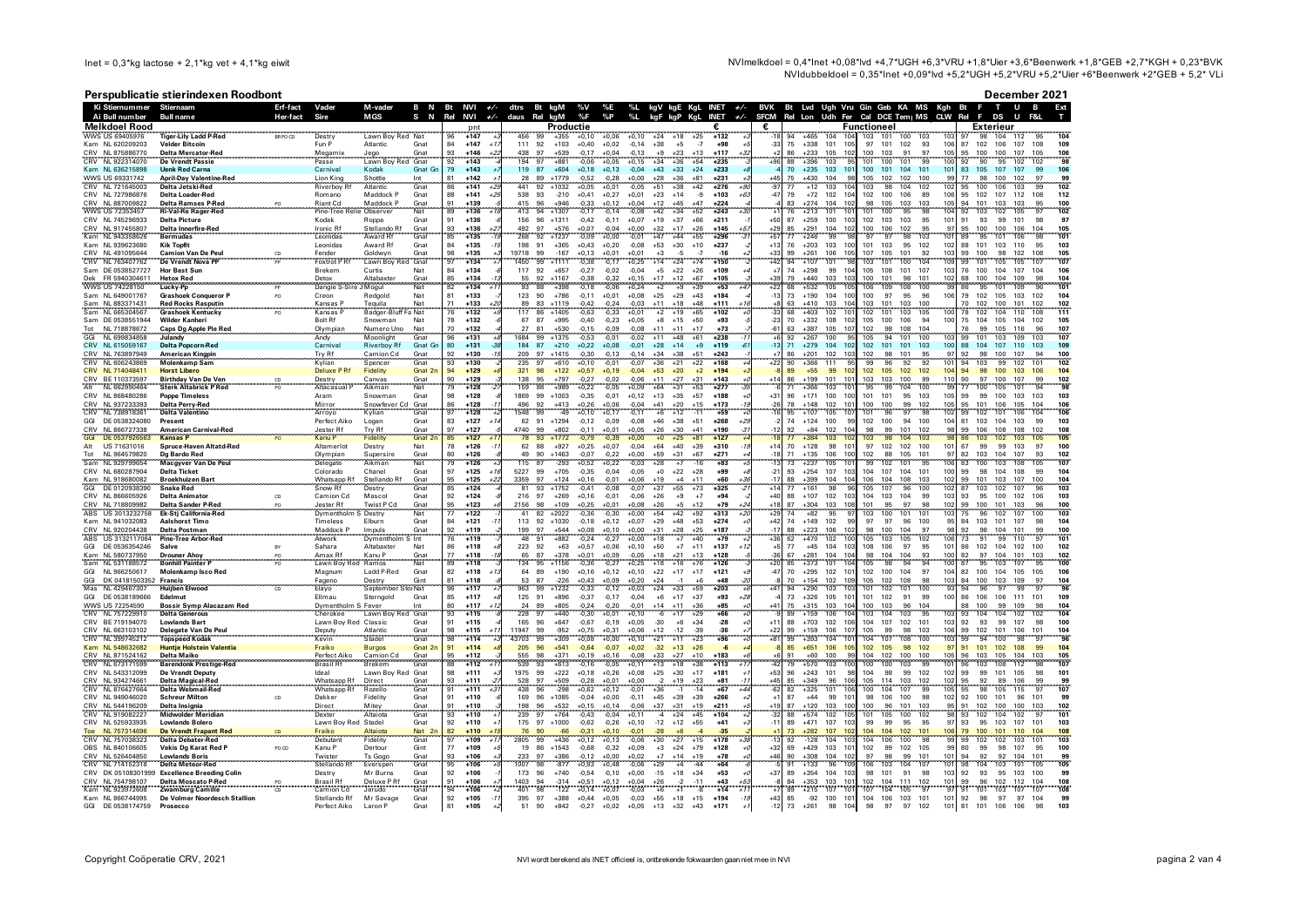NVImelkdoel = 0,4\*lnet +0,08\*lvd +4,7\*UGH +6,3\*VRU +1,8\*Uier +3,6\*Beenwerk +1,8\*GEB +2,7\*KGH + 0,23\*BVK NVIdubbeldoel = 0,35\*lnet +0,09\*lvd +5,2\*UGH +5,2\*VRU +5,2\*Uler +6\*Beenwerk +2\*GEB + 5,2\* VLi

## Perspublicatie stierindexen Roodbont

| December 2021 |
|---------------|
|---------------|

|                          | Ki Stiernummer Stiernaam               |                                                               | Erf-fact | Vader                                     | M-vader<br>B N<br>S<br>N                             | Bt<br>NVI<br>Rel                                 | $+/-$           | dtrs          | Bt kgM                        | %V<br>%F           | %Е<br>$\frac{9}{6}P$ | %L<br>$\frac{1}{2}$                  | kgV kgE KgL INET   |                                    | $+/-$ | <b>BVK</b>     | Bt Lvd Ugh Vru Gin Geb KA MS | Udh                                       |             |                          | Kgh                                  | Bt<br>Rel | <b>F</b>                          | п.                |                                                 |
|--------------------------|----------------------------------------|---------------------------------------------------------------|----------|-------------------------------------------|------------------------------------------------------|--------------------------------------------------|-----------------|---------------|-------------------------------|--------------------|----------------------|--------------------------------------|--------------------|------------------------------------|-------|----------------|------------------------------|-------------------------------------------|-------------|--------------------------|--------------------------------------|-----------|-----------------------------------|-------------------|-------------------------------------------------|
|                          | Ai Bull number<br><b>Melkdoel Rood</b> | <b>Bull name</b>                                              | Her-fact | Sire                                      | <b>MGS</b>                                           | NVI                                              | $+/-$           | daus Rel      | kgM<br>Productie              |                    |                      |                                      | kgF kgP KgL        | <b>INET</b>                        | $+/-$ | <b>SFCM</b>    | Rel Lon                      |                                           | Functioneel | Fer Cal DCE Tem   MS     | <b>CLW</b>                           |           | DS<br><b>Exterieur</b>            |                   |                                                 |
|                          | Kam NJ 733889062                       | <b>Steegink Redrior</b>                                       |          | Leonidas                                  | Marmax Rt<br>Gnat                                    | 89<br>$+105$                                     |                 | 274           | 95<br>$+1331$                 | $-0.67$            |                      |                                      |                    | $+122$                             |       |                | $-460$                       |                                           | 93          | 92                       |                                      | ۹ñ        | 100<br>101                        | 112               |                                                 |
| GGI<br>GGI               | DE 0535762066<br>DF 0538116643         | Malden<br><b>Matisse Red</b>                                  |          | Malvoy                                    | Mascol<br>Nat<br>Snowman<br>Gnat 2                   | 94<br>$+103$<br>86<br>$+103$                     |                 | 331<br>111    | 98<br>$+990$<br>93<br>$+559$  | $-0,52$<br>$+0.15$ | $-0,11$<br>$-0.18$   | $-0,03$<br>$-4$<br>$+38$<br>$+0.06$  | $+25$<br>$+4$      | $+42$<br>$+107$<br>$+31$<br>$+106$ |       | $+52$          | $+428$<br>92<br>$+485$<br>77 | 103<br>96<br>100<br>104                   | 98<br>96    | 102<br>90<br>99<br>99    | 104<br>89<br>98<br>102               | 91<br>87  | 93<br>94<br>105<br>103            | 100<br>104        | 105<br>100<br>102<br>105                        |
|                          | NL 583470623                           | <b>Horst Pascal</b>                                           |          | Magenta<br>Glorious                       | Fidelity<br>Gnat                                     | $+103$                                           |                 | 2264          | 99<br>$-397$                  | $+0.57$            | $+0,31$              | $+27$<br>$+0,07$                     | $+10$              | $-13$<br>$+94$                     |       |                | 96<br>$+270$                 | 103                                       |             | 98<br>110                | 100<br>102                           | 99        | 105<br>102                        | 103               | 101<br>103                                      |
| Mas                      | CRV NZ DMLF-12-1<br>DE 1404760550      | Delta Haka<br>Pero Red F                                      |          | Award Rf<br>Perfect Aiko                  | Kylian<br>Gnat<br>Lawn Boy Red Gint                  | 92<br>$+103$<br>$+102$<br>82                     |                 | 202 97<br>36  | $+104$<br>$+858$<br>88        | $+0,21$<br>$+0,04$ | $-0,06$<br>$-0.07$   | $-0,06$<br>$+22$<br>$+42$<br>$-0.02$ | $-1$<br>$+24$      | $+42$<br>$+0$<br>$+198$<br>$+37$   |       | $+15$          | 88<br>$+342$<br>$+239$       | 104<br>10 <sup>1</sup><br>10 <sup>1</sup> | 100         | 106<br>99<br>99<br>101   | 98<br>106<br>102<br>105              | 93<br>84  | 97<br>102<br>104<br>103           | 100<br>104<br>109 | 102<br>100<br>106                               |
|                          | NL 527309859                           | <b>Future Dream H. Amor Red</b>                               | CD       | Lawn Boy Red                              | Goldwyr<br>Gnat                                      | 92<br>$+101$                                     |                 | 210           | 97<br>$-611$                  | $+0.48$            | $+0.37$              | 0.04<br>$+9$                         | $+6$               | $-31$<br>$+34$                     |       | $\overline{A}$ | 88<br>$+415$                 | 101<br>۱ō                                 | 104         | 107<br>98                | Ō.<br>101                            | 91        | 91<br>95                          | 112               | 90                                              |
| <b>OBS</b>               | CRV NL 767024680<br>DF 0537810364      | <b>American Lexus</b><br>Lamy-Red P                           |          | Try Rf<br>Ladd P-Rec                      | Camion Cd<br>Gnat<br>Gnat<br>Super                   | 96<br>$+100$<br>89<br>$+100$                     |                 | 677<br>124    | 99<br>$+835$<br>95<br>$+409$  | $-0.03$<br>$+0.00$ | $-0.07$<br>$+0.13$   | $+35$<br>$+0.01$<br>$+0.00$<br>$+18$ | $+24$<br>$+26$     | $+39$<br>$+184$<br>$+19$<br>$+150$ |       |                | 93<br>$-5$<br>82<br>+279     | 100<br>99<br>10 <sub>5</sub><br>98        | 100<br>95   | 93<br>102<br>100<br>98   | 103<br>104<br>103<br>100             | 98<br>86  | 102<br>104<br>102<br>98           | 105<br>106        | 107<br>105<br>Q <sub>1</sub>                    |
|                          | NI 969892568                           | <b>Lowlands Julian</b>                                        |          | Dakker                                    | Gnat<br>Lawn Bov Red                                 | 89<br>$+100$                                     |                 | 133           | 95<br>$+537$                  | $-0,09$            | $-0.14$              | $+0.14$                              | $+7$               | $+37$<br>$+73$                     |       |                | 84<br>$+281$                 | 102<br>10 <sub>1</sub>                    |             | 100<br>105               |                                      |           | 105                               | 113               | 102                                             |
|                          | CRV NL 717725391<br>STG CA 12076784    | <b>Borderview Secretary</b><br><b>Ruti Appleboy-Red</b>       |          | Incentive Rf<br>Brekem                    | Stellando Rf<br>Gnat<br>Epic<br>Int                  | 93<br>$+99$<br>83<br>$+99$                       |                 | 450 97<br>25  | $-474$<br>91<br>$+1702$       | $+0.93$<br>$-0,45$ | $+0,54$<br>$-0,38$   | $-0,04$<br>$+51$<br>$-0,01$<br>$+31$ | $+25$<br>$+23$     | $-25$<br>$+202$<br>$+77$<br>$+183$ |       | $-23$<br>$+11$ | 86<br>$-22$<br>74<br>$+161$  | 106<br>97<br>100<br>101                   | 99<br>103   | 102<br>102<br>102<br>106 | 106<br>95<br>102<br>100              | 95<br>88  | 105<br>101<br>98<br>104           | 97<br>103         | 102<br>10 <sup>1</sup><br>98<br>10 <sup>1</sup> |
| GGI                      | NL 535159255                           | <b>Voorhof Brilliant</b>                                      |          | <b>Fiction Rt</b>                         | Nat<br>Spencer                                       | 78<br>$+98$                                      |                 | 30            | 85<br>$+1559$                 | $-0,28$            | $-0,06$              | $+0,01$<br>$+42$                     | $+50$              | $+72$<br>$+315$                    |       |                | 74<br>$+293$                 | 98                                        | 98          | 99<br>103                | 10 <sup>1</sup>                      | 74        | 102<br>103                        | 98                | 95<br>97                                        |
| <b>GGI</b><br><b>CRV</b> | DK 02371402620 Payball<br>NL 669505094 | <b>Delta Romano</b>                                           |          | <b>Perfect Aiko</b><br><b>Tropical Rf</b> | Gnat 2n<br>Snowman<br>Fidelity<br>Gnat <sub>2r</sub> | 89<br>$+98$<br>94<br>$+98$                       |                 | 164 95<br>490 | $+1394$<br>98<br>$+732$       | $-0,16$<br>$-0,14$ | $-0,31$<br>$-0.14$   | $-0,01$<br>$+47$<br>$-0.03$<br>$+20$ | $+20$<br>$+14$     | $+63$<br>$+200$<br>$+31$<br>$+109$ |       | $+8$<br>R۶     | 82<br>$+176$<br>89<br>+136   | 99<br>99<br>106                           | 100<br>QQ   | 100<br>99<br>92<br>102   | 103<br>101                           | 92<br>96  | 101<br>106<br>103                 | 110               | 98<br>10 <sub>5</sub>                           |
|                          | ABS NL 969702786                       | Visstein K&I Picasso Red                                      |          | Perfect Aiko                              | Nat<br>Snowman                                       | 78<br>$+97$                                      |                 | 50            | 87<br>$+1456$                 | $-0.24$            | $-0.29$              | $+42$<br>$-0.02$                     | $+24$              | $+206$<br>$+64$                    |       |                | 70<br>$+138$                 | 100                                       | 103         | 97<br>102                | 103                                  | 70        | 102<br>105                        | 101               | 101<br>99                                       |
|                          | CRV NL 758247773<br>NL 922564396       | Schreur Image P                                               |          | Kanu P<br>Foxtrot PR                      | Fidelity<br>Gnat<br>Gnat                             | 92<br>$+96$<br>98<br>$+96$                       |                 | 219<br>1885   | 97<br>$+874$<br>99<br>-563    | $-0,51$<br>$+0,41$ | $+0,01$<br>$+0,16$   | $+0,09$<br>$-7$<br>$+0,13$           | $+32$              | $+48$<br>$+131$<br>$-25$           |       |                | 85<br>$+639$<br>$+189$       | 103<br>100<br>103<br>105                  | 99<br>107   | 99<br>96<br>101<br>100   | 101<br>96<br>105                     | 92<br>99  | 100<br>102<br>106                 | 102<br>107        | 97<br>100<br>10 <sup>1</sup>                    |
|                          | DE 0356748188                          | De Vrendt Nano P<br><b>Attila</b>                             |          | Perfect Aiko                              | Lawn Boy Red<br>Carmano<br><b>Nat</b>                | +95<br>82                                        |                 | 72            | 90                            |                    |                      | $+53$                                |                    | $+159$                             |       |                |                              | 104                                       | 99          | 100<br>100               | 10                                   | 79        |                                   |                   |                                                 |
|                          |                                        | ABS UK 949027195794 Boghill Desmond Red<br>J&g Gidio          |          | Destry                                    | Nat<br>Canvas<br>Observe                             | 85<br>$+95$<br>$+94$                             |                 | 93            | 92<br>$+782$<br>88<br>$+1453$ | $-0.13$            | $-0.10$              | $-0,01$<br>$+23$                     | $+19$<br>$+39$     | $+35$<br>$+137$<br>$+61$<br>$+252$ |       |                | 81<br>$+298$<br>.29A         | 102<br>105<br>$\alpha$                    | 100<br>96   | 101<br>98<br>100<br>102  | 102<br>104<br>104<br>102             | 80<br>83  | 99<br>100<br>Q <sub>7</sub><br>98 | 98<br>105         | 91                                              |
|                          | Sam NL 944095058<br>Mas DE 1404760565  | <b>Sunny Red</b>                                              |          | Geronimo<br>Dymentholi                    | Nat<br>Gint<br>Observer                              | $\begin{array}{c} 80 \\ 83 \end{array}$<br>$+94$ |                 | 123<br>22     | 86<br>$+1849$                 | $-0,31$<br>$-0,69$ | $-0.37$              | $-0,05$<br>$-0,06$<br>$+35$<br>+13   | $+29$              | $+78$<br>$+170$                    |       |                | $+204$                       | $\frac{92}{99}$                           | 100         | 102<br>106               | 104<br>100                           | 83        |                                   |                   |                                                 |
|                          | CRV NL 928631494<br>Mas DE 0356042295  | <b>Delta Perplex PF</b><br>Goch                               |          | <b>Deluxe PRf</b><br>Glorious             | <b>Asterix P</b><br>Gnat 2r<br>Kylian<br>Gnat        | 91<br>$+94$<br>81<br>$+93$                       |                 | 565<br>34     | $+228$<br>96<br>89<br>$+824$  | $+0,22$<br>$-0.14$ | $+0.13$<br>$-0.04$   | $-0,02$<br>$+29$<br>$+24$<br>$+0.12$ | $+19$<br>$+26$     | $+9$<br>$+142$<br>$+48$<br>$+171$  | $+1$  | $+45$          | 83<br>$+240$<br>$+324$<br>74 | 102<br>98<br>103<br>96                    | 96<br>101   | 101<br>106<br>97<br>99   | 98<br>106<br>97<br>100               | 94<br>82  | 95<br>102<br>101<br>100           | 106<br>101<br>101 | 102<br>100<br>101                               |
|                          | CRV NL 345645432                       | <b>Heihoeve Arnold</b>                                        |          | Lightning                                 | Farm Rens<br>Gnat                                    | 98<br>$+93$                                      |                 | 18953         | 99<br>$-319$                  | $+0.17$            | $+0.08$              | $+0.06$                              | -5                 | $-10$<br>$-26$                     |       | $+42$          | 99<br>$+321$                 | 101<br>108                                | 103         | 100<br>100               | 10 <sup>1</sup><br>104               | -99       | 93<br>85                          | 98                | 100<br>93                                       |
|                          | CRV NL 534466572                       | <b>Red Rocks Jarno</b>                                        | CD       | Sat Pepper                                | Mascol<br>Gnat                                       | 92<br>$+92$                                      |                 | 191<br>259    | 97<br>$-159$<br>97<br>$+1214$ | $+0.35$            | $+0.11$              | $+0.04$<br>$+21$                     | $+3$               | $-4$<br>$+55$<br>$+54$<br>$+169$   |       | $+13$          | 88<br>$+155$<br>$+449$       | 101<br>107<br>96                          | 101<br>103  | 102<br>97<br>105<br>104  | 103<br>103<br>100                    | 92<br>94  | 104<br>102<br>98<br>97            | 104<br>100        | 97<br>102<br>97<br>97                           |
|                          | CRV NL 696362200<br>NL 873091776       | Freeman Kobra<br><b>J&amp;g Dutch Willem Alexander</b>        |          | Kodak<br>Maicon                           | Gnat<br>Olympic<br>Nat<br>Moonlight                  | 93<br>$+91$<br>77<br>$+91$                       |                 | 39            | 87<br>$+345$                  | $-0,41$<br>$+0.12$ | $-0,15$<br>$+0.15$   | $-0,01$<br>$+16$<br>$+26$<br>$-0.01$ | $+29$<br>$+25$     | $+15$<br>$+162$                    |       | $+39$<br>$-42$ | 89<br>72<br>$+75$            | 102<br>108                                | 96          | 93<br>99                 | 100                                  | 83        | 102<br>104                        | 104               | 103<br>105                                      |
|                          | NL 763729680<br>Kam NL 929448547       | <b>Aalshorst Franko</b><br><b>Blom Farm Revival</b>           |          | Fraiko<br>Malando                         | Kylian<br>Gnat<br>O Man<br>Gnat                      | 90<br>$+91$<br>94<br>$+90$                       |                 | 159<br>414    | 96<br>$+346$<br>98<br>$+957$  | $+0,06$<br>$-0,06$ | $+0,14$<br>$-0.16$   | $-0,08$<br>$+21$<br>$+0,03$<br>$+37$ | $+24$<br>$+20$     | $+9$<br>$+145$<br>$+46$<br>$+174$  |       | $+5$           | 84<br>$+318$<br>90<br>$+345$ | 103<br>100<br>109<br>96                   | 98<br>98    | 107<br>99<br>103<br>102  | 101<br>95<br>99<br>93                | 91<br>91  | 102<br>99<br>100<br>101           | 107<br>100        | 99<br>104                                       |
|                          | CRV NL 94423905                        | <b>Delta Colorado</b>                                         |          | Arroyo                                    | Lawn Boy Red<br>Gnat                                 | 98<br>$+90$                                      |                 | 6307          |                               |                    | 0,03                 |                                      |                    | -45                                |       |                |                              | iò<br>109                                 | 104         | 104<br>104               | 103                                  |           |                                   |                   |                                                 |
|                          | Sem CA 11801384<br>WWS US 3006988837   | <b>Riverdown Incredibull Red</b>                              |          |                                           | Ocd Mccutchen Marbri Appelei: Nat                    | 81<br>$+89$<br>86                                | $\overline{12}$ | 178<br>16     | 91<br>$+725$<br>91<br>$+434$  | $-0.22$            | $-0.16$<br>$-0.24$   | $-0.06$<br>$+13$                     | $+12$              | $+85$<br>$+28$<br>$+20$<br>$-19$   | $+2$  | $-56$<br>$+10$ | 72<br>$+322$<br>74<br>$+225$ | 102<br>100<br>10f                         | 103<br>106  | 97<br>100<br>102<br>96   | 107<br>96<br>104                     | 89<br>88  | 101<br>105<br>100<br>100          | 115<br>108        | 100<br>109<br>10 <sup>2</sup><br>98             |
|                          | Kam NL 931835302                       | Ocd Destry Bama-Red<br><b>Baarlinger Martijn</b>              |          | Destry<br>Ideal                           | Altabaxte<br>Kian                                    | $+89$<br>$\frac{1}{92}$<br>$+88$                 |                 | 382           | $+472$<br>97                  | $-0,25$<br>$+0,15$ | $0.06 +$             | $+0.00$<br>$+34$<br>$-0.03$          | $+22$              | $+19$<br>$+167$                    |       |                | 87<br>$+255$                 | 102<br>99                                 | 95          | 96<br>100                | 101<br>102                           | 92        | 102<br>100                        | 108               |                                                 |
|                          | CRV NL 922564411                       | De Vrendt Nitro PP                                            |          | Foxtrot P Rf                              | Lawn Boy Red Gnat                                    | 92<br>$+88$                                      |                 | 204           | 97<br>$+862$                  | $-0,29$            | $-0,07$              | $+12$<br>$+0,10$                     | $+25$              | $+48$<br>$+142$                    |       | $+43$          | 88<br>$+110$                 | 103<br>100                                | 107         | 106<br>99                | 104<br>101                           | 92        | 101<br>101                        | 100               | 93                                              |
|                          | Kam NJ 940765304<br>NL 709990703       | <b>Kik Broadway</b><br>J & G Ulgard                           |          | Brooklyn Cd<br>Camion Cd                  | Super<br>Gnat<br>Masco                               | 84<br>92<br>$+88$<br>$+88$                       |                 | 81            | $\frac{92}{97}$<br>$+642$     | $-0,28$<br>$+0,18$ | $-0.09$              | $-0.16$                              | $+15$<br>$-25$     | $+15$<br>$+74$<br>147              |       | $+14$          | 75<br>$+402$                 | 100<br>100<br>106<br>107                  | 100<br>103  | 102<br>99<br>106         | 102<br>101<br>103                    | 84        | 99<br>99<br>100                   | 108               | 101                                             |
|                          | Mas DE 1404561415                      | <b>Angelo Red</b>                                             |          | Aikman                                    | Jotan Red<br>Gnat                                    | 82<br>$+87$                                      |                 | 85 91         | $+483$                        | $+0,28$            | $+0.03$              | $-0.16$<br>$+46$                     | $+20$              | $+181$<br>$+8$                     |       |                | 73<br>$-36$                  | 99<br>10 <sup>1</sup>                     | 96          | 100<br>99                | 95<br>101                            | 84        | 105<br>103                        | 105               | 103                                             |
|                          | CRV NL 926652804<br>Kam NL 925036773   | <b>Bronkhorster Riant</b><br><b>Mannower</b>                  |          | Fraiko<br><b>Red Power</b>                | Fidelity<br>Gnat 2<br>Lawn Boy Red Gnat              | 97<br>$+87$<br>82<br>$+87$                       |                 | 1677<br>95    | 99<br>$+395$<br>91<br>$+392$  | $-0.03$            | $+0.01$              | $+11$<br>$+15$<br>$+0.05$            | $+28$<br>$+15$     | $+144$<br>$+22$<br>$+100$          |       |                | $+110$<br>$+242$             | 104<br>103<br>10                          | 100<br>103  | 102<br>103<br>103<br>103 | 98<br>102<br>99                      | 99<br>85  | 102<br>103                        | 105               |                                                 |
|                          | WWS US 3012503618                      | Aprday-F 779 Captain-Red                                      |          | K-Manor Epic S Alchemy                    | Int                                                  | 75<br>$+86$                                      | $+1$            | 22            | 88<br>$+170$                  | $+0.42$            | $+0.00$              | $+0.00$<br>$+43$                     | $+6$               | $+8$<br>$+117$                     |       |                | 62<br>$+325$                 | 104<br>10                                 | 102         | 98<br>103                | 102<br>100                           | 64        | 101<br>103                        | 109               | 94<br>102                                       |
| GGI<br>CRV               | DF 0537553288<br>NI 719504158          | Dalman<br><b>Hedra Allround-Red</b>                           |          | Dakker<br>Chanel                          | Jerudo<br>Gnat<br>Jerudo<br>Gnat                     | 84<br>$+86$<br>92<br>$+82$                       |                 | 74<br>281     | $+1047$<br>92<br>97<br>$+615$ | $-0.48$<br>$-0,06$ | $-0.19$<br>$-0,08$   | $+0.00$<br>$+2$<br>$+0,05$<br>$+22$  | $+20$<br>$+15$     | $+48$<br>$+101$<br>$+32$<br>$+117$ | $+11$ | $-31$          | 77<br>$+149$<br>$+88$        | 105<br>102<br>100<br>104                  | 102<br>102  | 102<br>98<br>99<br>100   | 94<br>98<br>103                      | 85<br>93  | 102<br>102<br>105<br>104          | 103<br>97         | 99<br>102<br>103<br>102                         |
| GGI                      | DE 0768555470                          | Tableau Red                                                   | CD       | Talent                                    | Nat<br>Faber (red)                                   | 97<br>$+82$                                      |                 | 1785          | 99<br>$+600$                  | $-0.55$            | $-0.01$              | $-22$<br>$-0.09$                     | $+21$              | $+19$<br>$+46$                     |       | $+45$          | 97<br>$+478$                 | 101<br>102                                | 100         | 97<br>105                | 101<br>108                           | 99        | 97<br>96                          | 104               | -97<br>99                                       |
|                          | NL 580716687<br>CA 108443080           | G. N. Goldmedal<br><b>Charpentier Redhot Red</b>              |          | Goldfever<br>Dymenthol                    | Laron F<br>Gnat G<br>Int<br>Destry                   | 75<br>$+82$<br>83<br>$+81$                       |                 | 63<br>42      | 85<br>$+316$<br>91<br>$+1225$ | $-0,27$<br>$-0,12$ | $+0.02$<br>$-0,16$   | $-0.04$<br>$-9$<br>$-0,01$<br>$+43$  | $+13$<br>$+29$     | $+11$<br>$+38$<br>$+55$<br>$+226$  |       | $+10$<br>$-26$ | 66<br>$+621$<br>72<br>$+33$  | 104<br>99<br>98                           | 99<br>99    | 99<br>99<br>89<br>97     | 97<br>99<br>111<br>101               | 78<br>87  | 98<br>103<br>100<br>104           | 109<br>109        | 99<br>104<br>104<br>98                          |
|                          | CRV NL 714190426                       | <b>Oldi Tempest</b>                                           |          | Try Rf                                    | Fidelity<br>Gnat                                     | 97<br>$+81$                                      |                 | 1598          | 99<br>$+390$                  | $-0.18$            | $+0.06$              | $+0.00$<br>$+2$                      | $+19$              | $+18$<br>$+88$                     |       |                | 94<br>$+336$                 | 100<br>10 <sup>1</sup>                    | 98          | 97<br>102                | 101<br>105                           | 99        | 98<br>101                         | 106               | 98<br>102                                       |
| K <sub>RI</sub>          | DE 0538378610<br>DK 03066502483        | Goldfever<br>Vh Run Red                                       |          | Go Now Rf<br><b>Red Mist</b>              | Curtis<br>Gnat<br>Fidelity<br>Gint                   | 85<br>+80<br>$+78$                               |                 | 121<br>25     | 93<br>$+351$<br>85<br>$+166$  | $-0.04$<br>$+0.29$ | $-0.01$<br>$+0,12$   | $-0.02$<br>$+12$<br>0.04<br>$+32$    | $+12$<br>$+16$     | $+14$<br>$+79$<br>$+134$<br>$+4$   |       |                | 7F<br>$+383$<br>$+26$        | 102<br>100<br>103<br>10 <sup>1</sup>      | 99<br>101   | 104<br>99<br>100<br>94   | 100<br>100<br>100                    | 86        | 104<br>102<br>98                  | 106               | 100<br>105<br>101<br><sub>9</sub>               |
|                          | CRV NL 697193269                       | De Vlottenburg Fantasy                                        |          | <b>Fiction Rf</b>                         | Lightning<br>Gnat                                    | 98<br>$+78$                                      |                 | 10568         | 99<br>$+275$                  | $-0.24$            | $+0.04$              | $+0.04$<br>$-8$                      | $+13$              | $+16$<br>$+41$                     | $+1$  | $-57$          | 99<br>$+277$                 | 108<br>101                                | 104         | 107<br>104               | 99<br>102                            | 99        | 104<br>102                        | 96<br>101         | 100                                             |
|                          | DE 0354913687<br>AWE DE 0355310025     | <b>Lostau P</b><br>PQ<br>Sacarno                              |          | Laron P<br>Salve                          | Spencer<br>Carmano<br>Gint<br>Gint                   | $+77$<br>$+77$<br>80                             |                 | 19<br>28      | 93<br>88<br>$+860$<br>$-224$  | $+0,02$<br>+0,55   | $+0,06$<br>$+0,06$   | $-0,08$<br>$+40$<br>$+0.15$<br>$+34$ | $+36$              | $+32$<br>$+241$<br>$+60$<br>$+2$   |       |                | $+431$<br>$+23$              | 101                                       | 102         | 101                      | 101<br>101                           | 81<br>80  |                                   |                   |                                                 |
|                          | CRV NL 493980397                       | <b>Etaregge Brooklyn</b>                                      | CD       | Mr Burns                                  | Kian<br>Gnat                                         | 98<br>$+76$                                      |                 | 3297          | 99<br>$+732$                  | $-0,12$            | $+0,06$              | $-0,15$<br>$+22$                     | $+32$              | $+20$<br>$+183$                    |       | $-13$          | 97<br>$+394$                 | 99<br>95                                  | 91          | 97<br>97                 | 100<br>102                           | 99        | 103<br>100                        | 106               | 103<br>106                                      |
|                          | CRV NL 734216797<br>US 31316664        | <b>Bruchter Passe</b><br>Cycle Mcgucci Jordy                  | $\alpha$ | Kylian<br>Mr Apples Mcg Gold Chip         | Mr Burns<br>Gnat<br>Nat                              | 97<br>$+75$<br>73<br>$+75$                       |                 | 2415 99<br>62 | $+481$<br>83<br>$+578$        | $-0.06$<br>$-0.25$ | $+0.05$<br>$-0.40$   | $+0.05$<br>$+16$<br>$+0.06$<br>$+4$  | $+22$<br>$-14$     | $+26$<br>$+132$<br>$+32$<br>$-39$  |       | $+36$<br>$-29$ | 95<br>$+387$<br>64<br>$+55$  | 98<br>96<br>102<br>100                    | 100<br>103  | 99<br>98<br>92<br>106    | 96<br>98<br>105<br>106               | 99<br>79  | 95<br>97<br>97<br>103             | 103<br>105        | 102<br>113<br>109                               |
|                          | Sem CA 107640201                       | Gen-I-Beq Atomium Red                                         |          | Detox                                     | Altabaxter<br>Nat                                    | 87<br>$+74$                                      |                 | 134           | 92<br>$+390$                  | $+0.32$            | $+0,01$              | $-0.04$<br>$+45$                     | $+15$              | $+14$<br>$+160$                    |       |                | 78<br>$+245$                 | 99<br>100                                 | 96          | 99<br>94                 | -99<br>101                           | 88        | 104<br>105                        | 110               | 105<br>95                                       |
|                          | DE 126538900                           | <b>Kid Red PP</b><br><b>Red Cliff</b>                         |          | Kanu P                                    | <b>Bookem</b><br>Gint 2n                             | 81<br>$+74$<br>98                                |                 | 21<br>4500    | 86<br>$+1338$<br>99           | $-0,67$            | $-0,28$              | $+0,04$                              | $+21$              | $+65$<br>$+97$<br>$+183$           |       | $+13$          | -525<br>$+146$               | 102<br>99<br>101<br><b>QS</b>             | 101<br>87   | 100<br>106<br>104<br>100 | 104<br>97<br>94                      | 83<br>99  | 101<br>102<br>94<br>104           | 105<br>104        | 98<br>102<br>102<br>102                         |
|                          | Kam NL 525933942<br>Kam NL 718733597   | Youri                                                         |          | Lawn Boy Red<br>Jerudo                    | Stadel<br>Gnat<br>Curtis<br>Gnat                     | $+71$<br>97<br>$+71$                             |                 | 2022          | $+1287$<br>99<br>$-953$       | $-0,48$<br>$+0,68$ | $-0,13$<br>$+0,28$   | $+0,03$<br>$+12$<br>$+7$<br>$-0.02$  | $+34$<br>$-14$     | $+61$<br>$-45$<br>-56              |       |                | 95<br>96<br>$+229$           | 107<br>103                                | 103         | 104<br>107               | 100<br>107<br>97                     | 98        | 103<br>102                        | 104               | 106<br>105                                      |
| CRV                      | NI 673150118<br>NL 640236663           | Dol's Up To Date<br>Delta Paloma                              |          | Attico<br>Direct                          | Fidelity<br>Nat<br>Award R<br>Gnat                   | 81<br>$+70$<br>97<br>$+68$                       |                 | 190<br>1787   | 89<br>$+362$<br>3<br>99       | $+0,00$<br>$-0,08$ | $+0.00$<br>$+0,14$   | $+0.03$<br>$+16$<br>$-0,08$          | $+13$<br>$+11$     | $+19$<br>$+93$<br>$+28$            |       | $-33$          | 72<br>$+95$<br>$+260$        | 102<br>98<br>99                           | 103<br>103  | 105<br>107<br>102<br>100 | 101<br>102<br>105<br>102             | 84<br>99  | 104<br>99<br>100<br>106           | 104               | 104<br>105<br>105                               |
|                          | Mas NL 765039581                       | <b>Red Mist</b>                                               |          | Elburn                                    | Spencer<br>Gnat                                      | 89<br>$+67$                                      |                 | 175 95        | $+982$                        | $-0.31$            | $+0,06$              | $-0,01$<br>$+15$                     | $+41$              | $+44$<br>$+213$                    |       | $+38$          | 83<br>$+27$                  | 101<br>100                                | 96          | 97<br>91                 | 92<br>102                            | 88        | 100<br>98                         | 103               | 97<br>100                                       |
|                          | Kam NL 664734802<br>AWE NL 583148186   | <b>Huntie Holstein Entitle</b><br><b>Molenkamp Burnet Red</b> |          | Entitle<br>Snow H                         | Fraiko<br>Destry<br>Gnat<br>Gint                     | 78<br>$+66$<br>$+64$<br>79                       |                 | 64<br>26      | 87<br>$+681$<br>88            | $-0,60$<br>$-0.2$  | $-0,20$<br>$-0,07$   | $-23$<br>$-0, 10$<br>$+20$           | $+29$              | $+22$<br>+42<br>$-13$<br>$+174$    |       | -33            | 68                           | 103                                       | 100         | 107<br>93                | 103<br>10 <sup>1</sup><br>110<br>ioc | 83<br>82  |                                   |                   |                                                 |
|                          | Kam NL 898826939                       | <b>Aalshorst Special</b>                                      |          | Pleasure                                  | Classic<br>Gnat                                      | 94<br>$+64$                                      |                 | 518           | 98<br>$-99$                   | $+0,31$            | $+0,17$              | $+0,02$<br>$+21$                     | $+10$              | $-3$<br>$+84$                      |       | $-10$          | 91<br>$+342$                 | 104<br>101                                | 101         | 102<br>100               | 105<br>94                            | 93        | 106<br>106                        | 99                | 99<br>102                                       |
| GGI                      | DE 0354850803                          | <b>Laptop PP</b><br>Sem DE 000537116129 Wilder Kanu P Red     |          | Laron P<br>Colt P                         | Mr Sam<br>Gnat<br>Snowman<br>Nat                     | 87<br>$+63$<br>95<br>$+63$                       |                 | 83<br>259     | 92<br>$+248$<br>98<br>$+1831$ | $+0,02$<br>$-1,23$ | $-0.05$<br>$-0.55$   | $+0,07$<br>$+13$<br>$-42$<br>$+0.17$ | $+5$<br>$+11$ +100 | $+17$<br>$+53$<br>$-13$            |       | $+18$          | 76<br>$+279$<br>93<br>$+847$ | 99<br>10<br>104<br>10                     | 99<br>103   | 94<br>98<br>100<br>104   | $Q_{\Delta}$<br>105<br>107           | 83<br>96  | 96<br>101<br>100                  | 109               | 102<br>96                                       |
|                          | CRV NL 543311678                       | De Vrendt Brandy                                              |          | Andy                                      | <b>Fiction Rf</b><br>Gnat                            | 97<br>$+62$                                      |                 | 4343          | 99<br>$+36$                   | $+0,04$            | $+0,03$              | $+5$<br>$+0,11$                      | $+4$               | $+30$<br>$+11$                     | $+2$  | $-61$          | 94<br>$-175$                 | 104<br>103                                | 101         | 98<br>102                | <b>QS</b><br>103                     | 99        | 103<br>107                        | 109               | 104                                             |
| <b>SZO</b><br>GGI        | IT 001990668485<br>NL 544817324        | Serra Farm Dur. Redcarpet                                     |          | Durable<br>Colt <sub>P</sub>              | Deejay Red<br>Int<br>Gint                            | 76<br>$+60$<br>80<br>$+60$                       |                 | 40<br>26      | 85<br>$+844$<br>$+705$<br>88  | $-0,21$<br>$-0,59$ | $-0,27$<br>$-0,16$   | $+0,00$<br>$+19$<br>$+0,03$<br>$-21$ | $+6$<br>$+11$      | $+38$<br>$+76$<br>$+35$<br>$+12$   |       | $-16$          | 66<br>$+196$<br>73<br>$+368$ | 106<br>96<br>100<br>10 <sub>1</sub>       | 104<br>96   | 104<br>101<br>98<br>101  | 97<br>100<br>102                     | 73<br>81  | 105<br>99<br>Ğ2<br>98             | 104               | 100<br>10 <sup>2</sup>                          |
|                          | AWE DE 0355535940                      | <b>Beeze Copper P</b><br>Coloredo-F                           | PO       | Colt P                                    | Malvoy<br>Gnat<br>Super                              | 81<br>$+59$                                      |                 | 37 89         | $+2300$                       | $-0,72$            | $-0.44$              | $-0.01$<br>$+27$                     | $+36$ +104         | $+236$                             |       | $+14$          | 73<br>$+275$                 | 100<br>97                                 | 101         | 99<br>98                 | 102<br>96                            | 83        | 98<br>100                         | 100               | 91                                              |
|                          | ABS US 70346535                        | Vande Dominant-Red                                            | VR       | Man-O-Man                                 | Shottle<br>Nat                                       | 76<br>$+56$                                      |                 | 34            | 84<br>$+242$                  | $+0,14$            | $-0.10$              | $+0,22$<br>$+23$                     | $+0$               | $+30$<br>$+57$                     |       |                | $+172$                       | 102<br>104                                | 96          | 102<br>105               | qq<br>101<br><b>GF</b>               | 73        | 101<br>103                        | 101               | 96<br>q                                         |
| Sem                      | CRV NL 361345471<br>CA 105545170       | Mr Kris<br><b>Estmer Melvin Red P</b>                         | PO CD    | Martinus<br>Mitey                         | Lentini<br>Gnat<br>Mr Burns<br>Nat                   | 98<br>$+55$<br>79<br>$+54$                       |                 | 3187<br>15    | 99<br>$-324$<br>85<br>$+1069$ | $+0.15$<br>$-0,30$ | $+0,20$<br>$-0,24$   | $+0.07$<br>-3<br>$+0,04$<br>$+20$    | $+4$<br>$+16$      | .ā<br>$+52\,$<br>$+123$            | $+7$  |                | $+71$<br>75<br>$+234$        | 103<br>108<br>100<br>99                   | 105<br>98   | 93<br>99<br>91<br>95     | 104<br>97<br>100                     | 99<br>82  | 100<br>102<br>97<br>101           | 98<br>104         | 93<br>97<br>100                                 |
| CRV                      | Kam NL 727950011                       | <b>Kik Springsteen</b>                                        |          | Bolero                                    | Danillo<br>Gnat<br>Gnat                              | 83<br>$+54$                                      |                 | 119           | 91<br>$+456$                  | $-0,36$            | $-0,06$              | $+0,15$<br>$-11$                     | $+11$              | $+34$<br>$+32$                     |       |                | 74<br>$+92$                  | 101<br>105<br>`q.                         | 96<br>98    | 97<br>92                 | 99<br>98<br>106                      | 86        | 101<br>106                        | 105<br>99         | 103<br>105<br>105<br>105                        |
| GGI                      | NL 425917132<br>DE 0537808155          | <b>Lowlands Leola</b><br><b>Drake</b>                         | CD       | Canvas<br>Dakker                          | Lightning<br>Fidelity<br>Gint                        | $+53$<br>98<br>81<br>$+53$                       |                 | 2320<br>15    | 99<br>$+1160$<br>86<br>$+100$ | $-0,11$<br>$+0.19$ | $-0,15$<br>$+0.20$   | $+42$<br>$+0,04$<br>$+20$<br>$-0.07$ | $+28$<br>$+20$     | $+57$<br>$+220$<br>$+124$<br>$-1$  |       | $-16$          | 160<br>71<br>$+49$           | 93<br>99<br>101                           | 97          | 103<br>97<br>98<br>102   | 101<br>97<br>100                     | 99<br>80  | 106<br>102<br>101                 | 106               | 102<br>105                                      |
| GGI<br>Kam               | DF 0538231230                          | Kajak P                                                       |          | Kanu P                                    | Mr Burns<br>Gint<br>Gnat                             | 80<br>+53                                        |                 | 18<br>3478    | 85<br>$+413$<br>99<br>$+204$  | $-0,26$<br>$-0,31$ | $-0.04$              | $+0,00$<br>$-0,13$                   | $+11$              | +19<br>$+42$                       |       | $-20$<br>$-25$ | 69<br>484<br>95              | 102<br>99<br>97                           | 100<br>qq   | 102<br>106               | 107<br>97<br>104                     | 81        | 98<br>101<br>106<br>106           | 105               | 10 <sup>1</sup>                                 |
|                          | NL 737492299<br>Sam NL 437064008       | Jotani<br>J & G Malando                                       |          | Jotan Red<br>Ts Gogo                      | Konvoy<br>Kian<br>Nat                                | 97<br>$+52$<br>98<br>$+51$                       |                 | 9181          | 99<br>$+199$                  | $+0.29$            | $+0,07$<br>$+0.16$   | $-0.05$<br>$+33$                     | $+13$<br>$+21$     | $+17$<br>$+5$<br>$+157$            |       | $-10$          | $+216$<br>99<br>$+65$        | 101<br>96                                 | 99          | 98<br>101                | 92<br>106                            | 99<br>99  | 105<br>104                        | 108<br>97         | 99<br>100                                       |
| Tot                      | NL 757315219                           | De Vrendt Deko Red P                                          | PO.      | Debutant                                  | Gnat<br>Snowman                                      | 83<br>$+50$                                      |                 | 55            | 91<br>$+558$                  | $-0.28$            | $-0.18$              | $+0.13$<br>$+0$                      | $+4$               | $+37$<br>$+28$                     |       | $-21$          | 74<br>$+136$                 | 105<br>100                                | 99          | 97<br>98                 | 101<br>98                            | 86        | 102<br>104                        | 108               | 10 <sup>2</sup><br>96                           |